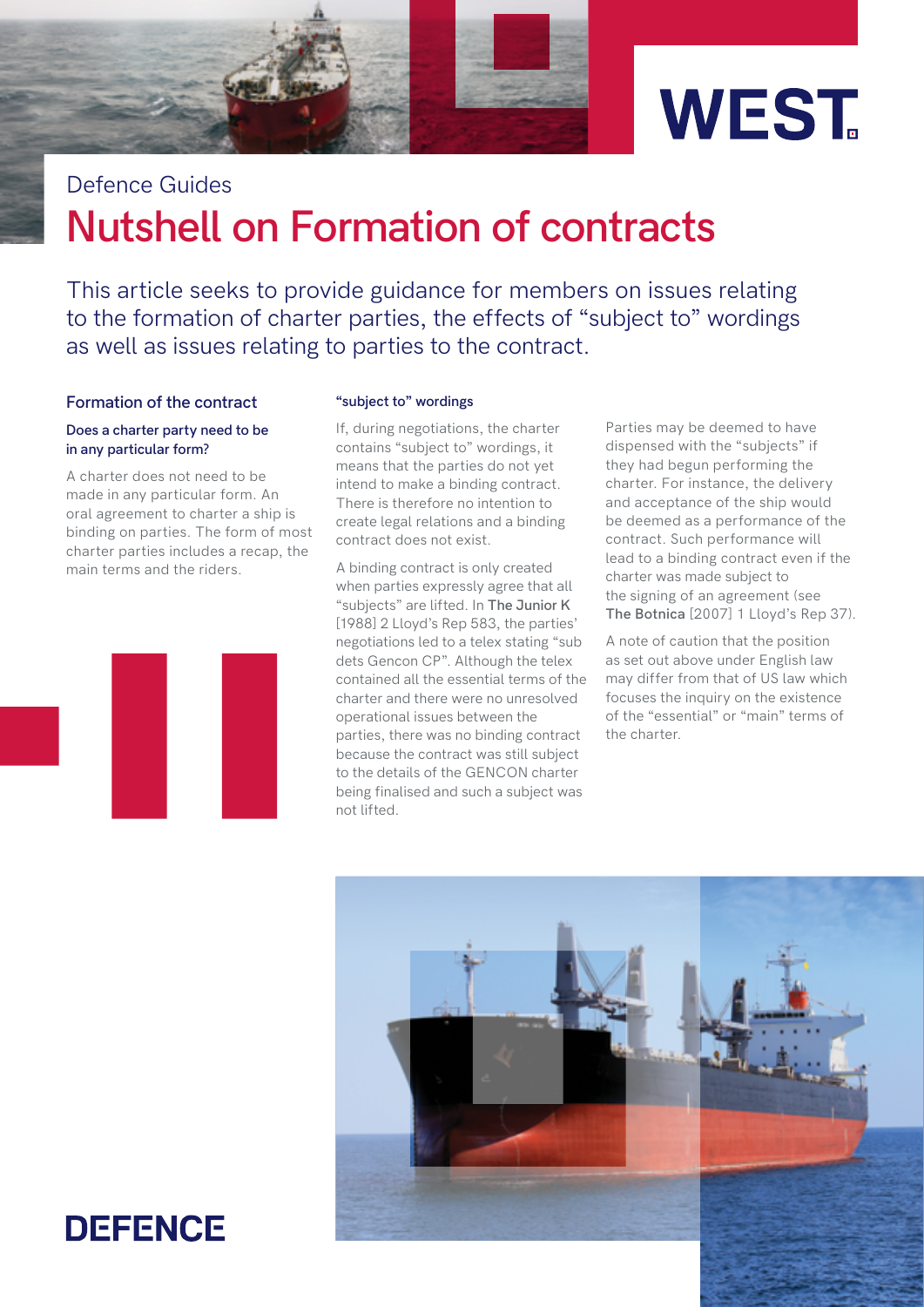### Defence Guides



### **Examples and effects of "subject to" wording**

"Subject to" wordings can take many forms. These include "subject to contract", "subject to details", "subject to" a specific condition or requirement.

"Subject to contract" or "agreement to be finalised" suggests that a formal agreement must be entered before a contract is deemed binding. This is usually construed as a pre-condition to a contract, which has the effect of preventing a contract from coming into existence altogether. However, as mentioned above, the performance of a contract may waive a party's right to rely on the "subject to contract" wording.

When a contract is "subject to" a specific condition or requirement, the nature and construction of the parties' negotiations will decide

whether such a condition is a precondition or a performance condition. In the former, no contract exists and a contract only binds when the relevant condition is fulfilled. In the latter, a binding contract exists and the parties are obliged to perform the condition. It can be difficult to determine whether a subject condition is a pre-condition or a performance condition and there are differing views in case law. In **Astra Trust v Adams** [1969] 1 Lloyd's Rep 89, the words "subject to satisfactory survey" were deemed as a pre-condition and there was no binding contract until a satisfactory survey was completed. However, in **The Merak** [1976] 2 Lloyd's Rep 250, the same words were deemed to be a performance condition instead. This meant that there was in existence a binding contract and the parties were obliged to carry out the survey. If the survey is then not carried out or not carried out

properly, ie the performance condition is not satisfied, this may in turn lead to the termination of the contract.

A "subject" is more likely to be a pre-condition if the subject involves the exercise of a personal or commercial judgment by one of the parties. For instance, if the "subject" is dependent on one party concluding a contract with a third party, this is likely to be treated as a pre-condition. As a result, a "Suppliers' Approval" subject was deemed to be a pre-condition because it involved a commercial judgment, namely to choose thirdparty suppliers, the terminal as well as the cargo. Consequently, it was found that no binding contract was made when such a "subject" had not been lifted (See **Nautica Marine Ltd v Trafigura Trading LLC (The Leonidas)**  [2020] EWHC 1986).



1 For example, "subject to survey", "subject to enough material (STEM)", "subject to completion of two trial voyages" etc.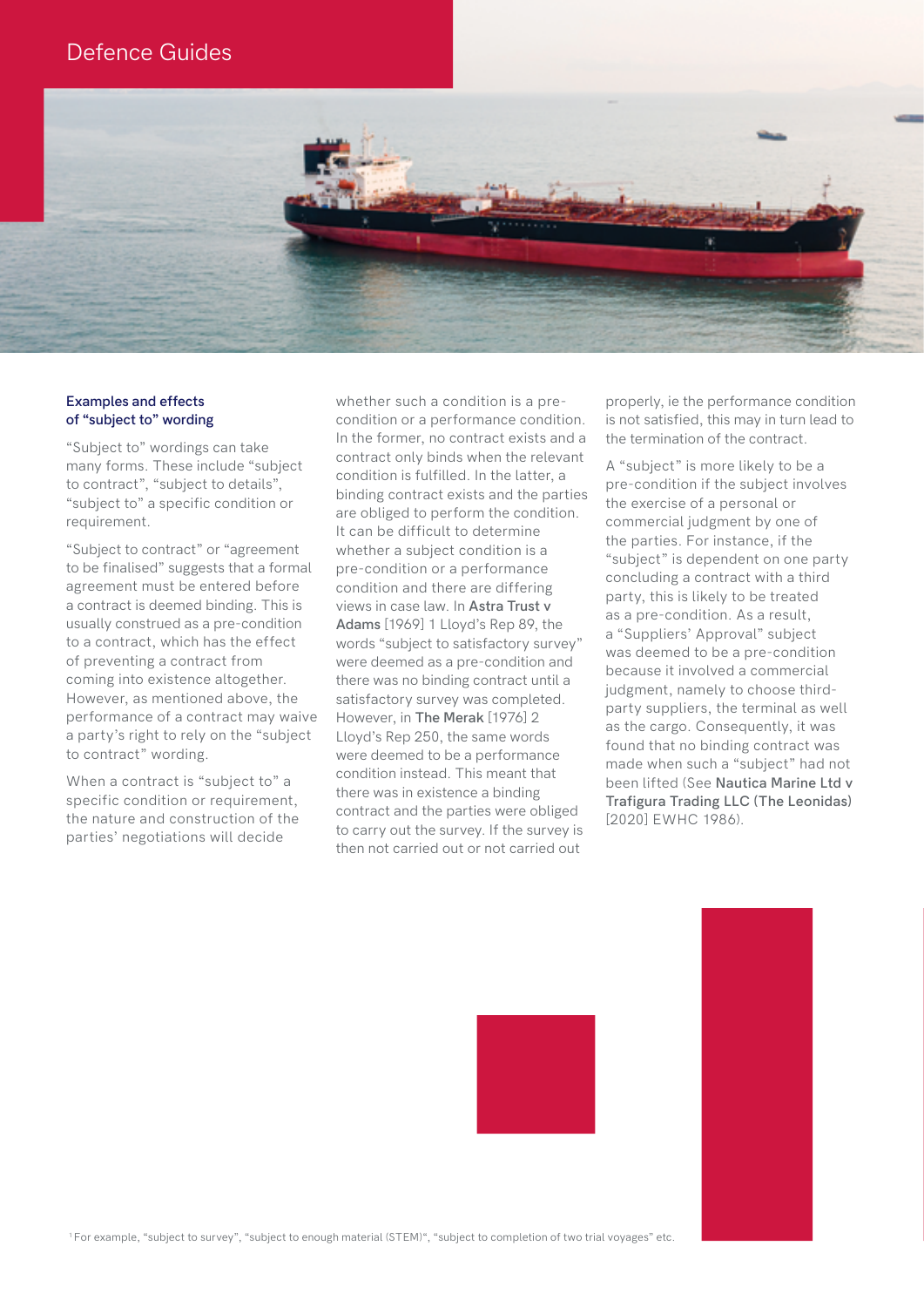### Defence Guides



Under certain circumstances, even if the condition is satisfied, a further agreement must be reached between the parties before the contract is deemed to be binding. For example, in **The John S Darbyshire** [1977] 2 Lloyd's Rep 457, the words **"subject to satisfactory completion of two trial voyages"** meant that there was no binding contract until the trial voyages were completed and the parties had agreed to enter into a contract. The use of trial voyages suggests that the charterer would have an opportunity to evaluate the vessel and this meant that a contract was not automatically concluded once the trial voyages were concluded.

### **Do both owners and charterers have to sign a charter party?**

A charter does not need to be signed in order for it to be binding. Under common law, three ingredients need to be present in order for a contract to be binding. These are (i) the offer and acceptance of terms by the parties, (ii) an intention to create legal relations and (iii) consideration. The presence of these will create a binding contract even if the contract is not signed.

### **What if there are contradictory terms in the recap, main terms and riders?**

Certain standard form charters contain a clause which states that a particular portion of the charter shall prevail over the other portions. For instance, the GENCON 1994 states that the provisions in Part I shall prevail over those of Part II. In another example, the NYPE 2015 states that the provisions of the riders and additional clauses shall prevail over those of the main terms.

Unless otherwise stated, the terms and amendments in the riders will supersede the main terms and the recap will supersede the riders because the recap is viewed as the latest version of the agreement between the parties. The courts will however try to reconcile as far as possible terms which may appear to be contradictory.

However, if a formal charter is eventually drawn up and signed between the parties, the terms of the signed charter will take precedence. The recap will still be relevant as an aid in construing the final terms of the signed agreement.

The pre-contractual negotiations can also shed light on the parties' intentions as to whether certain portions of the charter would supersede others however these will not override the terms of the charter.